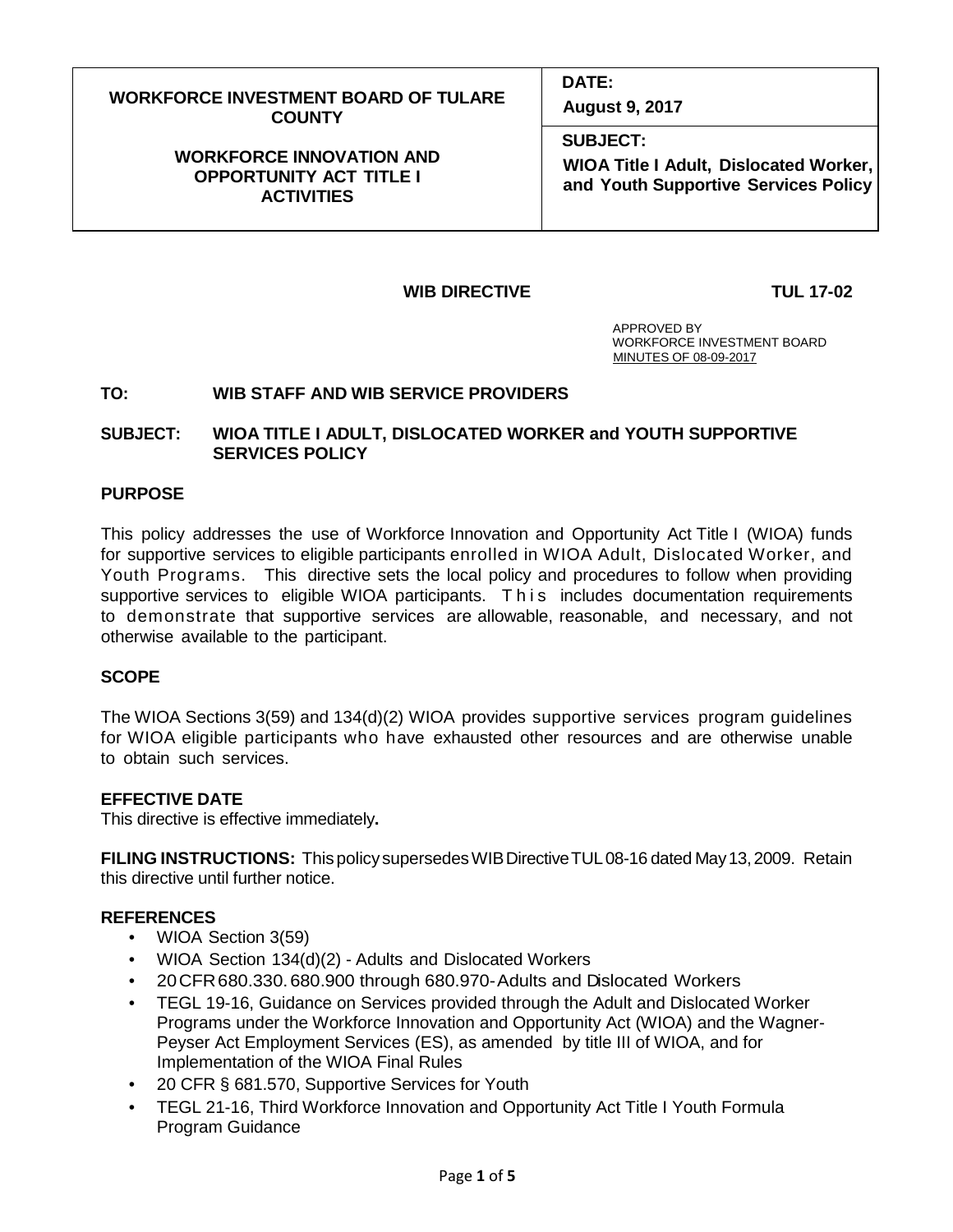# **BACKGROUND**

Supportive services are defined as services that are necessary to enable an individual to participate in activities authorized under WIOA. Sec. 134 (d)(2) and 20 CFR § 681.570. These services may include, but are not limited to the following:

- 1. Linkages to community services
- 2. Assistance with transportation
- 3. Assistance with child care and dependent care
- 4. Assistance with housing
- 5. Needs-related payments
- 6. Assistance with educational testing
- 7. Reasonable accommodations for individuals with disabilities
- 8. Legal aid services
- 9. Referrals to health care
- 10. Assistance with uniforms or other appropriate work attire and work-related tools, including such items as eyeglasses and protective eye gear
- 11. Assistance with books, fees, school supplies, and other necessary items for students enrolled in postsecondary education classes, and
- 12. Payments and fees for employment and training-related applications, tests, and certifications.

# **POLICY**

These guidelines provide the provisions regarding services and are based upon available funding, financial need, and determined on a case-by-case basis to provide a participant with the resources necessary to enable their participation in career and training services and youth activities

Supportive services may only be provided to individuals who are:

- 1. Participating in career or training services as defined in WIOA secs. 134 (d)(2) and youth activities, WIOA section 129.
- 2. Unable to obtain supportive services through other programs providing such services.
- 3. Supportive services may only be provided when they are necessary to enable individuals to participate in basic and individualized services, training, or youth activities.

While not all inclusive, the table below represents the most common supportive services that are allowed by the WIB in order to enable individuals to participate in WIOA activities:

| <b>Allowable Supportive Services</b>   | <b>Reasonable Cost Guide</b>                                         |
|----------------------------------------|----------------------------------------------------------------------|
| <b>Birth Certificates</b>              | Prevailing state/county fee                                          |
| Driver's License                       | Prevailing state fee                                                 |
| <b>DMV Printout</b>                    | Prevailing state fee, excluding penalties                            |
| <b>Bus Pass</b>                        | Prevailing public transportation rate                                |
| Mileage                                | \$0.54 per mile not to exceed \$100 in a four- week calendar         |
| <b>Other Transportation Assistance</b> | Necessary for career services, training, interviews or<br>employment |
| <b>Interview Attire</b>                | \$100                                                                |
| <b>Work Clothes</b>                    | \$120                                                                |
| Tools and Other Work-related           | Must be requirement for the job and verified by employer             |
| <b>Education-related Items</b>         | Books, testing, and other appropriate items (Non-ITA)                |
| <b>Job-related Tests</b>               | TB, background checks, etc.                                          |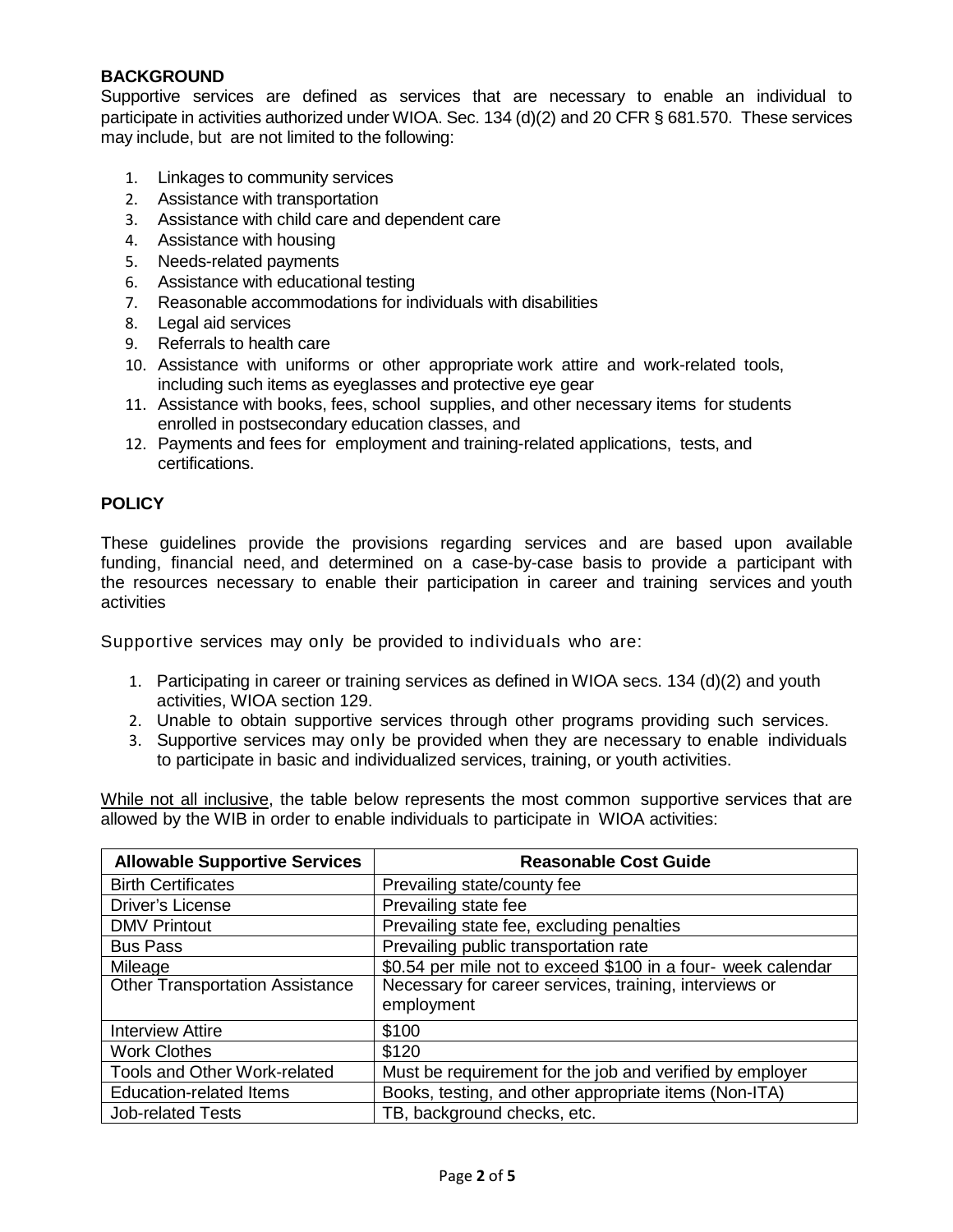Incentive payments, stipends and allowances may be offered for special grants – identified in WIB WIOA Service Provider contract statements of work.

# **EXCLUDED SUPPORTIVE SERVICES**

The following are supportive services that are not allowed by WIB under any circumstances:

- Fines and penalties such as traffic violations, late finance charges, and interest payments;
- Contributions or donations;
- Vehicle or mortgage payment;
- Refundable deposits;
- Items for family members or friends; and
- Housing.

Supportive services may not be utilized to pay for expenses incurred prior to the participant's enrollment into the WIOA program.

**Needs-Related Payments (NRP)** are not presently authorized by the WIB.

## **MAXIMUM SUPPORTIVE SERVICE**

The maximum amount allowed for supportive services per participant is \$800 during participation. Any of the maximum amounts for, or restrictions on, specific support services may be exceeded or waived only with the express written approval of the Executive Director or designee.

## **PROCEDURES**

- 1. Service provider staff will determine a participant's need for supportive services as part of the initial and on-going assessment and document in the participant's IEP.
- 2. Service provider staff will obtain supervisor approval for all supportive services requests and document in the participant's electronic file within the Virtual One-Stop System (VOS). Supportive services must be requested and approved prior to expending or directing a participant to expend funds. Non-compliance will result in disallowing all costs related to the supportive service request.
- 3. Service provider staff will determine whether other community resources are available to cover necessary expenses and show evidence **(case note)** of referrals to other resources, including, when feasible, outcomes of the referral. Supportive services may only be provided to a participant who is unable to obtain the services through other non-WIOA programs providing such services, and if the supportive service needs are such that, if not addressed, the participant will be unable to participate in program activities. All efforts to secure supportive services from other sources must first be exhausted by the participant and the service provider staff and documented in the participant case file before expending WIOA funds.
- 4. Service provider staff will submit a written supportive services document to the supervisor for approval. The request must include the participant's name, date of service, vendor's name, and justification for the service, evidence **(case note)** that other non-WIOA sources were explored and signatures of the service provider staff and supervisor or other staff who has been delegated signature authority.
- 5. Service provider staff will enter and upload case notes with the approval date within three working days.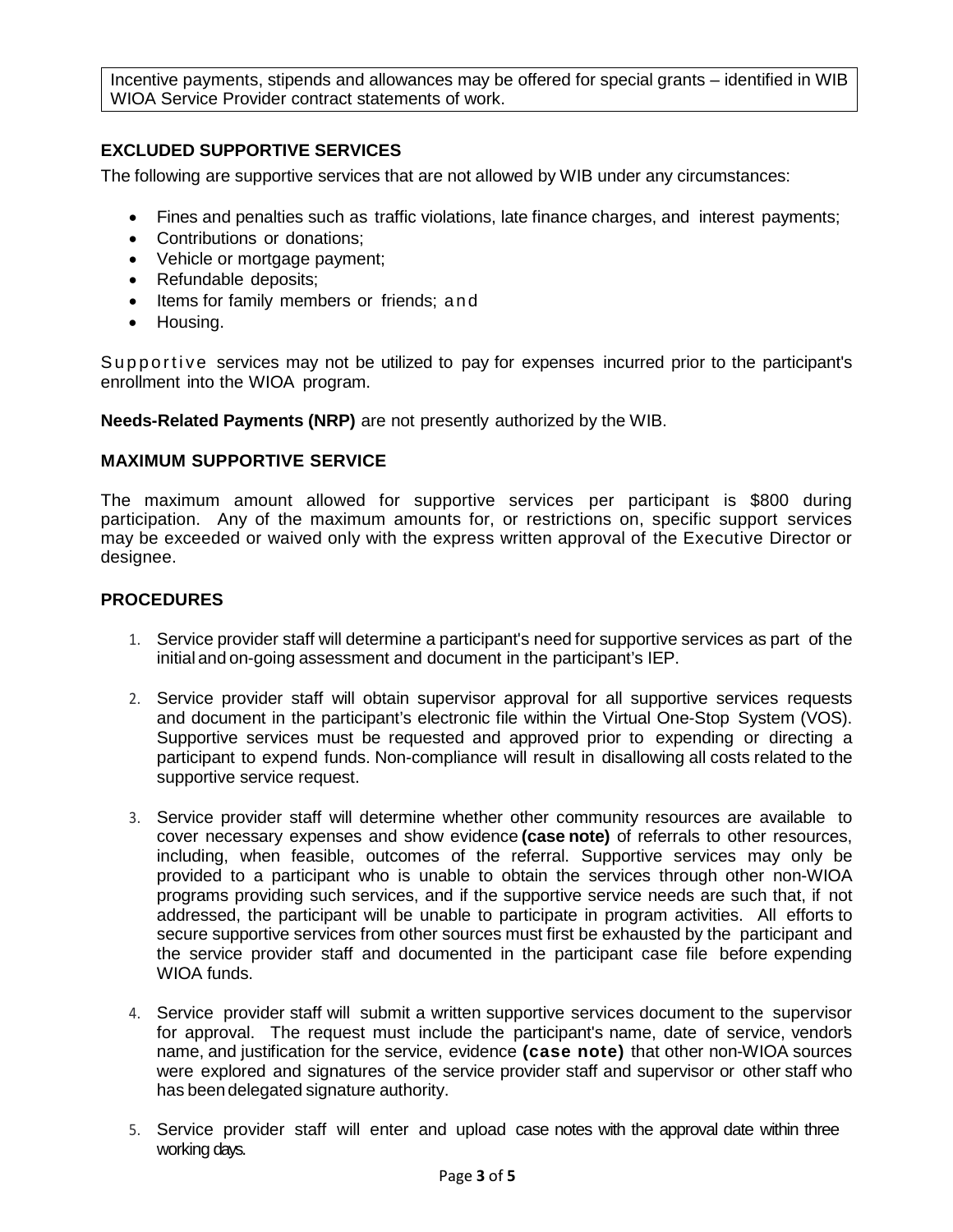6. The participant is encouraged to prepare a personal budget verifying that he/she does not currently have the financial resources to obtain the service.

# **REQUIRED DOCUMENTATION**

Service provider staff are required to maintain documentation sufficient to satisfy the requirements of this policy. At a minimum this includes:

- 1. Case notes documenting non-WIOA resources explored prior to the provision of each supportive service, justification for the supportive service, date of the service, cost of the service, a description of the supportive service, and outcomes of the service, if applicable; **and**
- 2. A written supportive services request with the participant's name, date of service, vendor's name, a description of the supportive service, and justification for the service, , and the following:
	- Staff's request to provide supportive services
	- Supervisor's written approval
	- Documentation of appropriate activity codes
	- Case notes justifying efforts and indicating non-WIOA supportive services were exhausted
	- Case note indicating participant received goods
	- Participant's signature on the receipt when goods are received
	- Documents labeled "Supportive Services"
	- Documents uploaded into the participant's file
- 3. When bus passes are issued, a copy of the front and back of the card and both the participant and service provider's signature.
- 4. Supportive services payments must have a receipt from the vendor that clearly shows the amount that was paid.

For incentive payments, the service provider staff must have copies of awards of attainments such as certificates or diplomas or other documentation verifying successful completion of the activity. Case notes must document why the incentive was provided, the amount of the incentive, and the date the participant received the incentive.

## **ACTION:**

Please forward this directive to all WIB Service Providers and WIB Staff.

## **INQUIRIES:**

Please direct inquiries regarding this directive to the WIB at (559) 713-5200.

Adam Peck Executive Director

AP:CMR::pp:lg